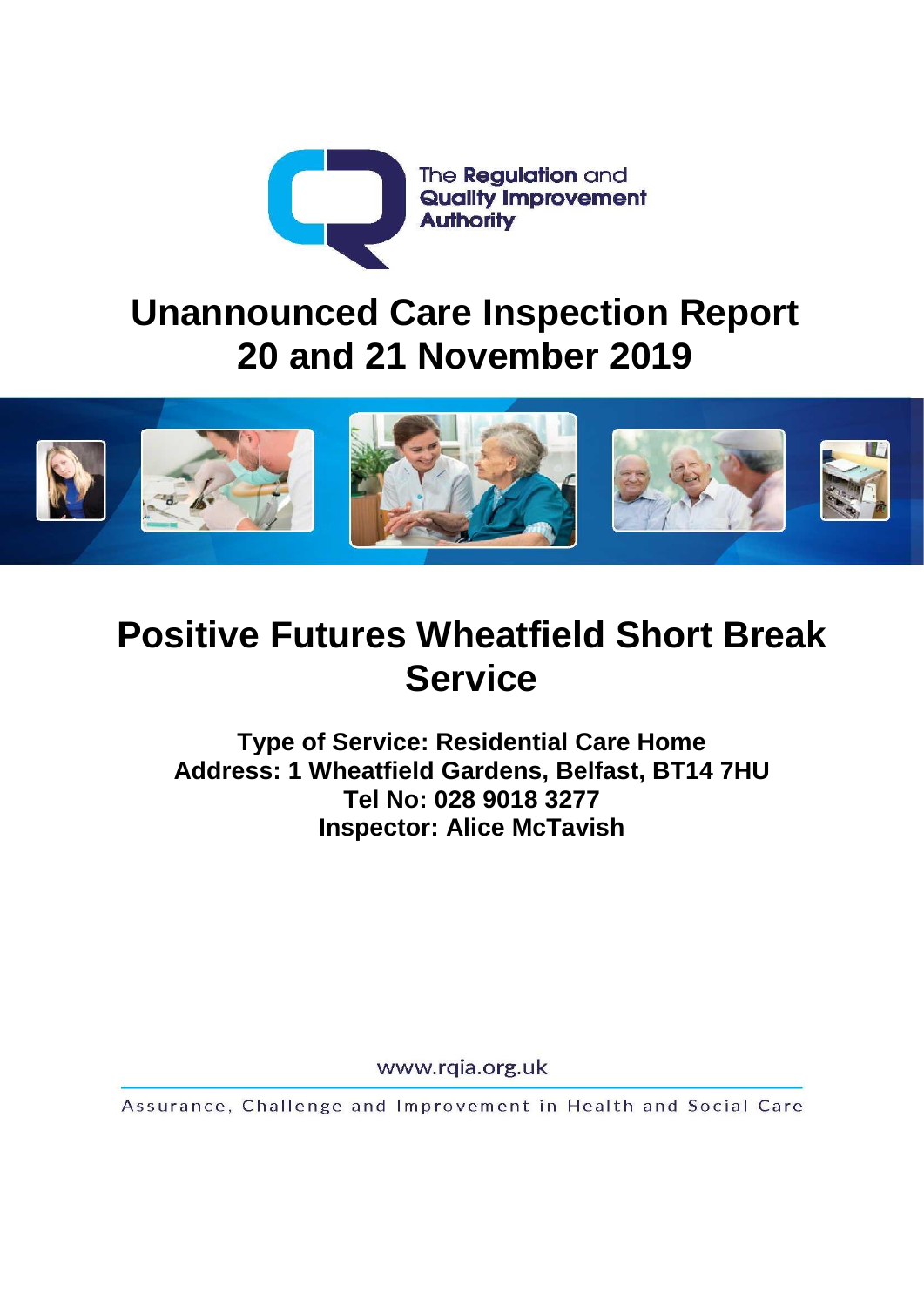It should be noted that this inspection report should not be regarded as a comprehensive review of all strengths and areas for improvement that exist in the service. The findings reported on are those which came to the attention of RQIA during the course of this inspection. The findings contained within this report do not exempt the service from their responsibility for maintaining compliance with legislation, standards and best practice.

This inspection was underpinned by The Health and Personal Social Services (Quality, Improvement and Regulation) (Northern Ireland) Order 2003, The Residential Care Homes Regulations (Northern Ireland) 2005 and the DHSSPS Residential Care Homes Minimum Standards, August 2011.

#### **1.0 What we look for**



# **2.0 Profile of service**

This is a residential care home with five beds which offers short stay accommodation for people with a learning disability and complex needs.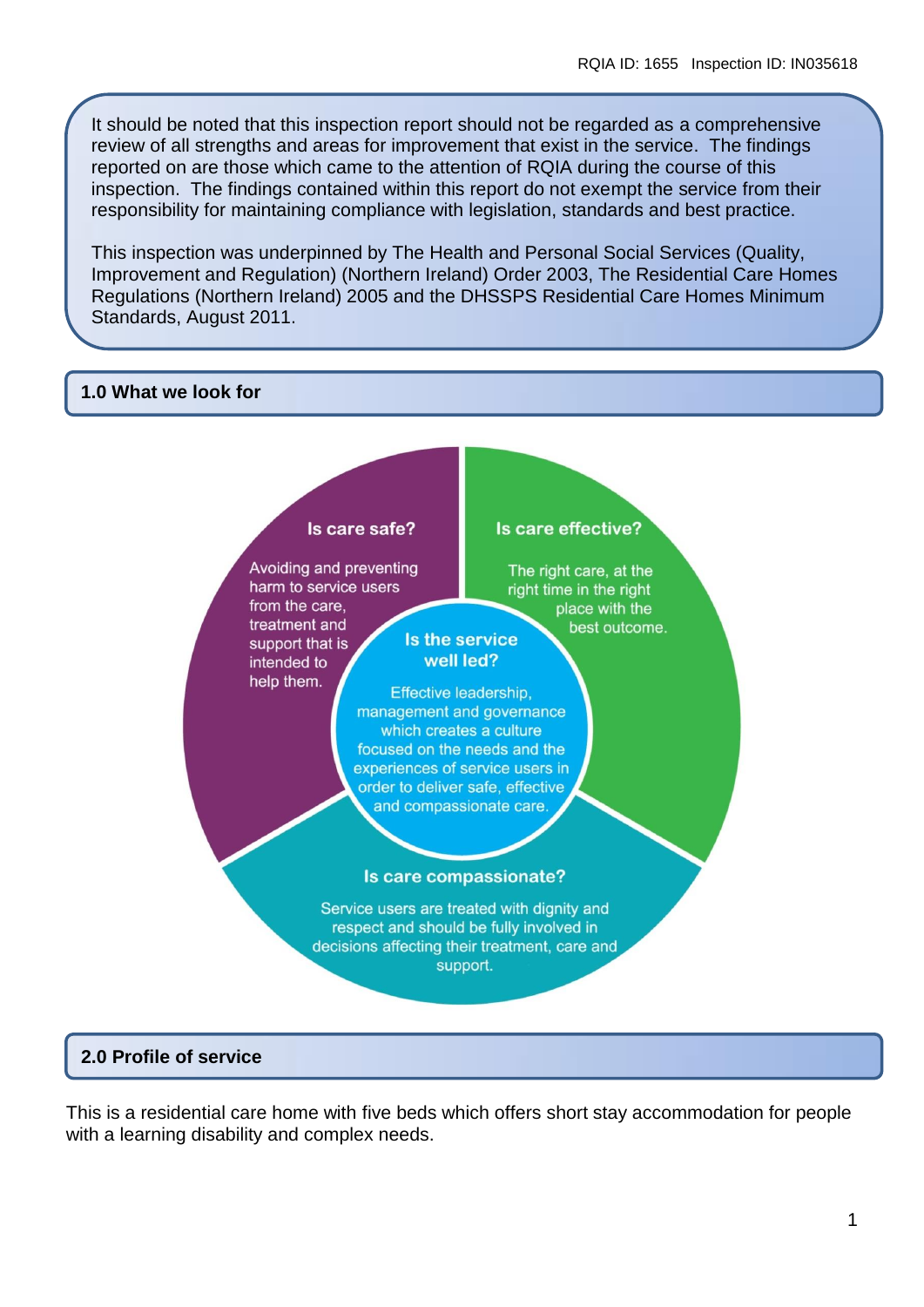# **3.0 Service details**

| <b>Organisation/Registered Provider:</b><br><b>Positive Futures</b><br><b>Responsible Individual:</b><br>Agnes Philomena Lunny           | <b>Registered Manager and date registered:</b><br><b>Bernice Kelly</b><br>1 April 2005        |
|------------------------------------------------------------------------------------------------------------------------------------------|-----------------------------------------------------------------------------------------------|
| Person in charge at the time of inspection:<br>Stephen Ross, Support Worker                                                              | Number of registered places:<br>5                                                             |
| <b>Categories of care:</b><br><b>Residential Care (RC)</b><br>LD - Learning Disability<br>LD $(E)$ – Learning disability – over 65 years | Total number of residents in the residential<br>care home on the day of this inspection:<br>3 |

# **4.0 Inspection summary**

An unannounced inspection took place on 20 November 2019 from 10.35 to 12.40 hours and from 09.30 to 10.30 in the Belfast office of Positive Futures.

The inspection sought to determine if the home was delivering safe, effective and compassionate care and if the service was well led.

Evidence of good practice was found in relation to the value placed by staff on meeting the individual needs of the people supported in the short break service and the high levels of preparation and training provided to staff. No areas requiring improvement were identified

On this occasion two people supported in the short break service were away from the home. Staff explained that the remaining person did not respond well to the presence of unfamiliar people.

The findings of this report will provide the home with the necessary information to assist them to fulfil their responsibilities, enhance practice and residents' experience.

| 4.1 Inspection outcome |  |  |
|------------------------|--|--|
|                        |  |  |

|                                       | <b>Requlations</b> | <b>Standards</b> |
|---------------------------------------|--------------------|------------------|
| Total number of areas for improvement |                    |                  |

This inspection resulted in no areas for improvement being identified. Findings of the inspection were discussed with Bernice Kelly, Registered Manager, as part of the inspection process and can be found in the main body of the report.

Enforcement action did not result from the findings of this inspection.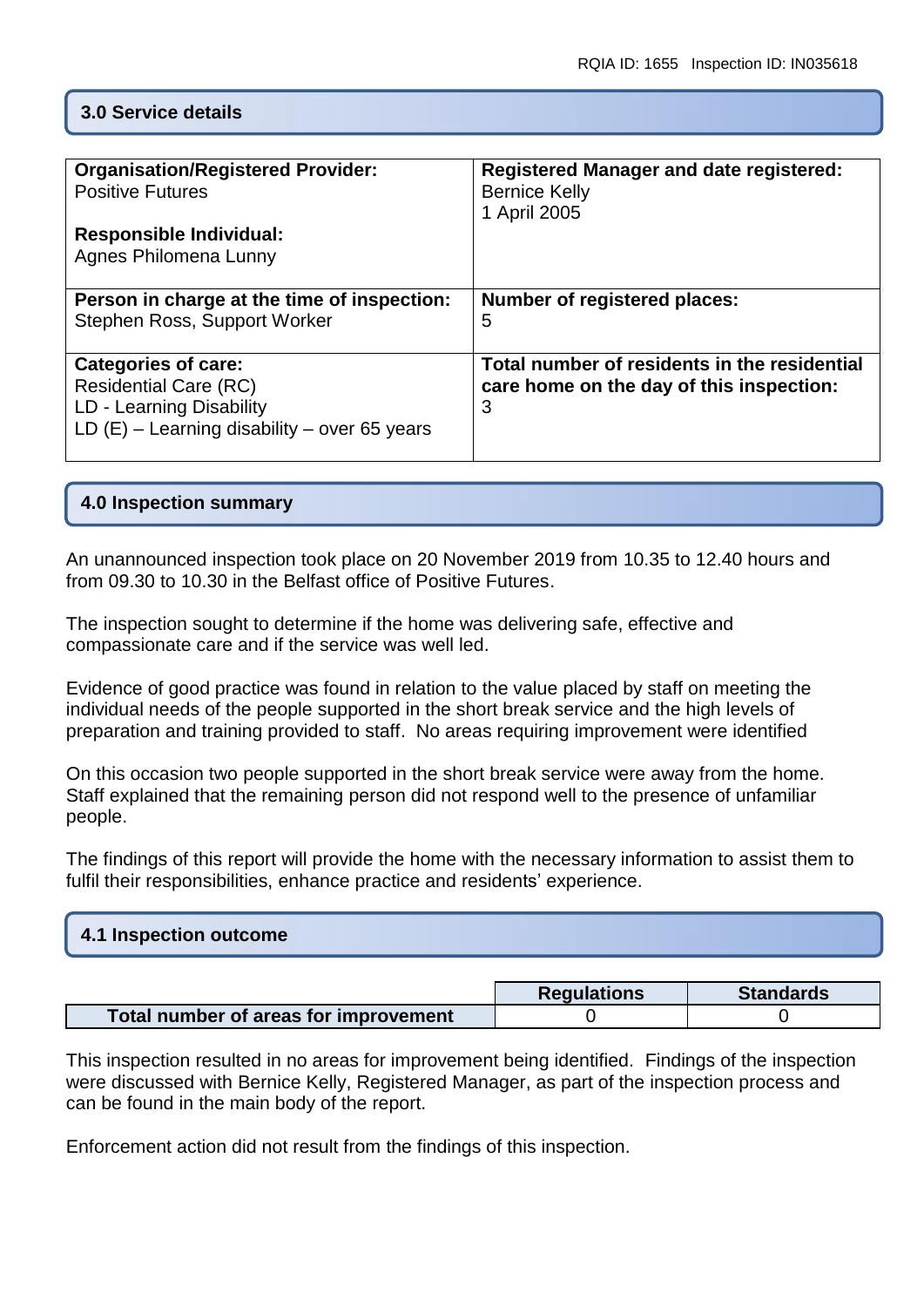# **4.2 Action/enforcement taken following the most recent inspection dated 22 March 2019**

No further actions were required to be taken following the most recent inspection on 22 March 2019.

### **5.0 How we inspect**

To prepare for this inspection we reviewed information held by RQIA about this home. This included the findings from the last care inspection, registration information and any other written or verbal information received.

During our inspection we:

- where possible, speak with residents, people who visit them and visiting healthcare professionals about their experience of the home
- talk with staff and management about how they plan, deliver and monitor the care and support provided in the home
- observe practice and daily life
- review documents to confirm that appropriate records are kept

Questionnaires and 'Have We Missed You' cards were provided to give residents and those who visit them the opportunity to contact us after the inspection with views of the home. A poster was provided for staff detailing how they could complete an electronic questionnaire.

One questionnaire was returned by a person who uses the short break service; the respondent indicated a high level of satisfaction with all aspects of care provided in the home. Two members of staff returned questionnaires; both respondents indicated a high level of satisfaction.

During the inspection a sample of records was examined which included:

- staff duty rotas from 18 November to 1 December 2019
- staff training schedule and training records
- staff recruitment checklist and staff induction records
- two residents' records of care
- governance audits/records
- reports of visits by the registered provider from January to September 2019
- RQIA registration certificate

The findings of the inspection were provided to the person in charge at the conclusion of the inspection.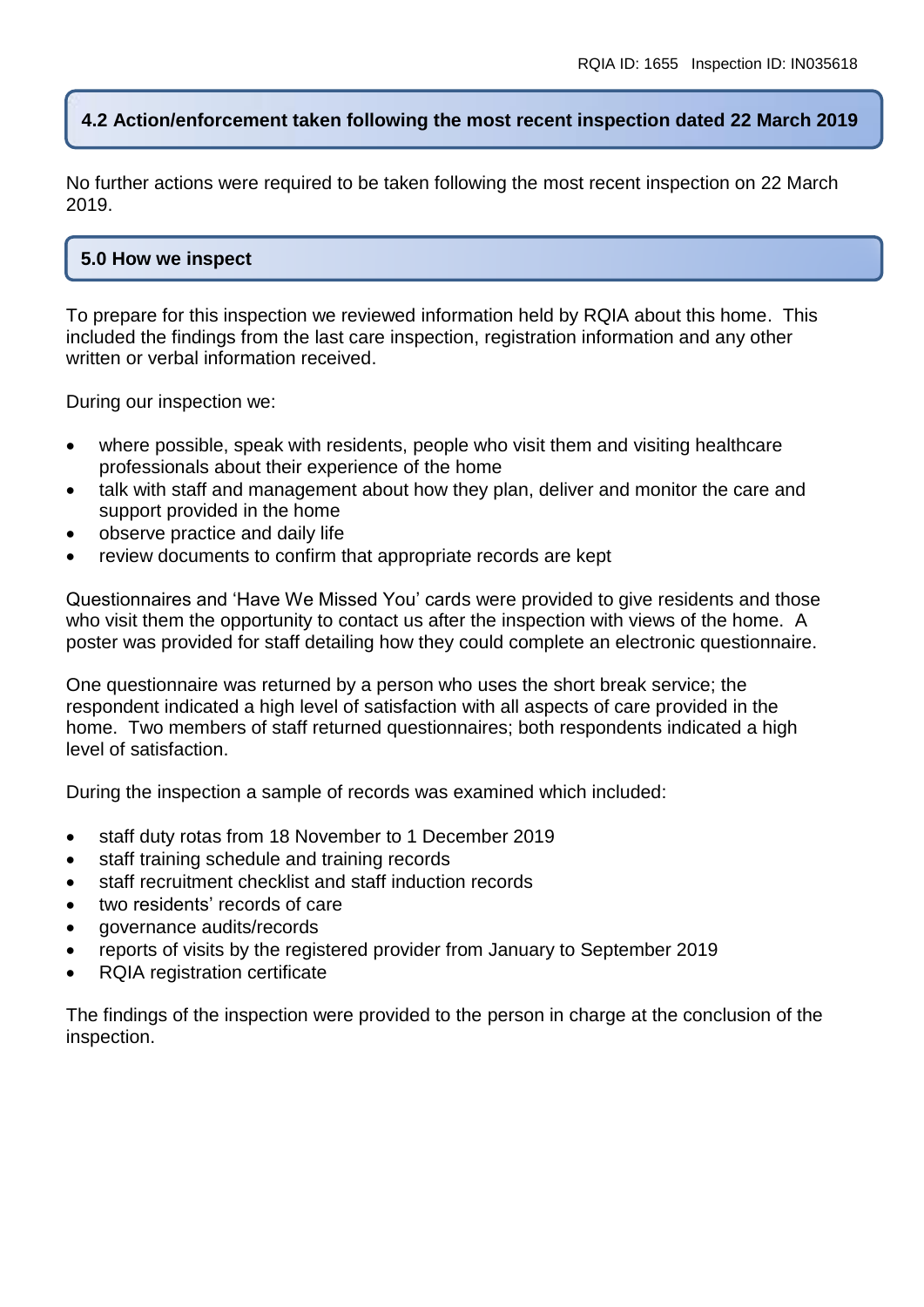# **6.0 The inspection**

#### **6.1 Review of areas for improvement from the last care inspection dated 22 March 2019**

There were no areas for improvements made as a result of the last care inspection.

#### **6.2 Inspection findings**

#### **6.3 Is care safe?**

**Avoiding and preventing harm to residents and clients from the care, treatment and support that is intended to help them.**

The manager and staff on duty confirmed that staffing was safe and kept under review. We saw that the duty rota accurately reflected all of the staff working within the home; all staff who were to be on duty were present and were carrying out their duties.

We looked at the recruitment checklist sent to the manager to confirm that all pre-employment checks had been made. All staff were properly vetted and suitable to work with the residents in the home.

We spoke with staff who told us that they had a good induction to working in the home and that they got regular supervision. We saw that the manager had a system in place for planning supervisions and annual appraisals with staff.

All senior care staff had an assessment of their competency and capability to ensure that they could take charge of the home when the manager was not on duty. The manager reported that these were reviewed every year to ensure that it was always current. This represents good practice.

We looked at the training records to make sure that staff had been given the core training they needed to do their jobs safely. We could see that staff either had the training, or if it was out of date, there was a plan in place for staff to get the training.

Staff were registered with their professional body, the Northern Ireland Social Care Council (NISCC). Registration with NISCC is necessary to ensure that social care staff are safe practitioners and adhere to NISCC standards of conduct and practice. We looked at the records kept by the manager of staff registrations and saw that there was a system in place to check these regularly.

Staff were able to describe what they might look out for if a resident was being abused or harmed. They were aware of the need to report all suspected abuse and keep accurate records. Staff told us that their training helped them feel confident about what they should do in such situations.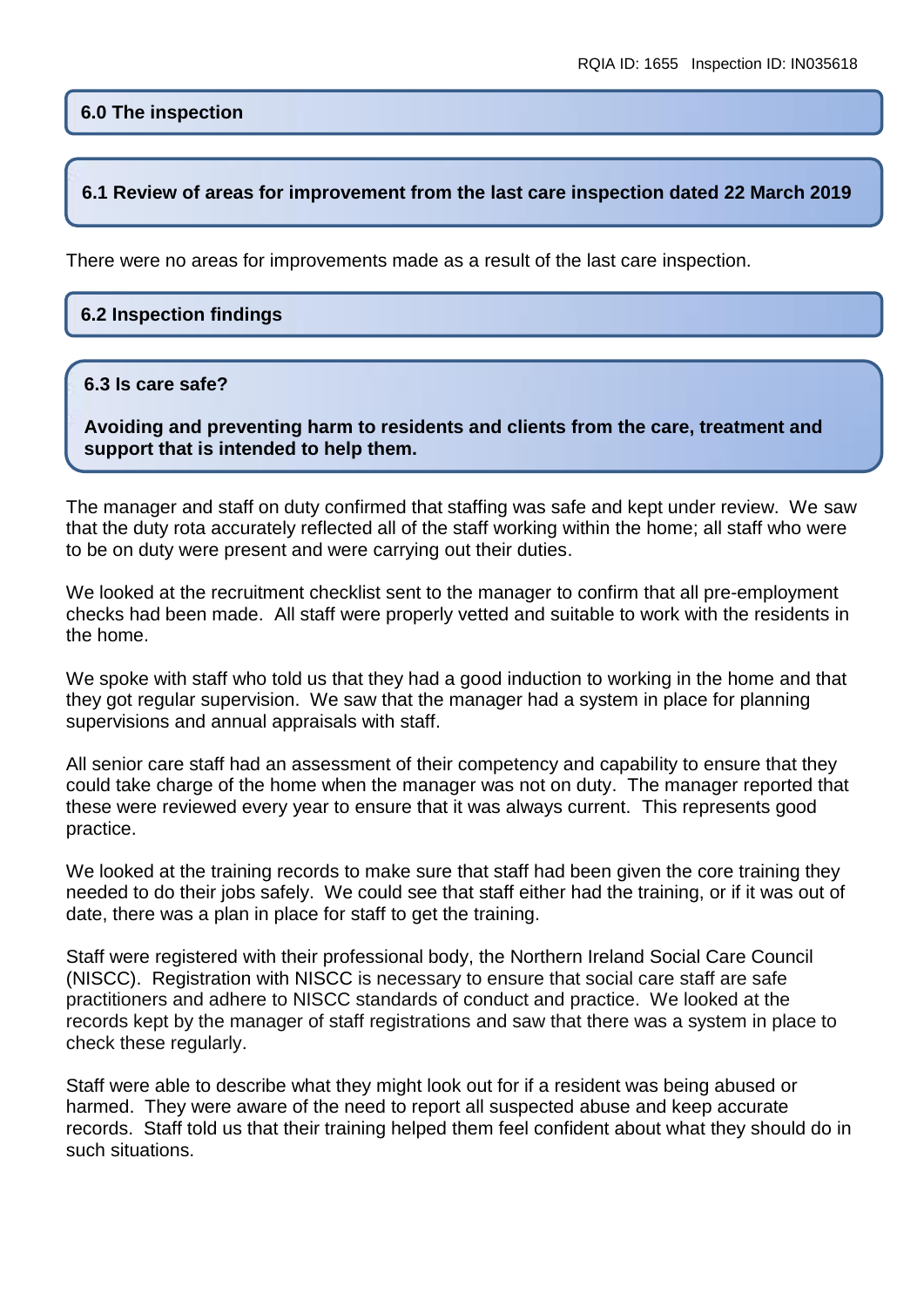Staff were also familiar with the home's whistleblowing policy and were able to describe what they should do if they witnessed poor practice by colleagues; staff reported that their first obligation was to the safety of the residents and that they felt confident about reporting such poor practice.

The manager was able to describe how safeguarding referrals would be made to trusts, who would be contacted, what documents would be completed and how staff would co-operate and assist in any investigations.

We walked around the home and saw that it was in good decorative state and it was kept clean and warm. All fire exits were free from obstruction. Furniture in bedrooms and communal areas was in good repair.

#### **Areas of good practice**

There were examples of good practice found throughout the inspection in relation to the levels of staffing to meet the individual needs of residents and to staff induction and training.

#### **Areas for improvement**

No areas for improvement were identified during the inspection in this domain.

|                                       | <b>Requlations</b> | <b>Standards</b> |
|---------------------------------------|--------------------|------------------|
| Total number of areas for improvement |                    |                  |

# **6.4 Is care effective?**

**The right care, at the right time in the right place with the best outcome.**

We were assured that the people supported in this home were getting the right care and that the staff knew the residents well. Staff were able to describe in detail the individual care needs of residents and how these needs were met in the home. Staff also reported that there was good communication between staff for the benefit of residents and there was good team work.

Staff were aware of the importance of effective communication within the team and described how the staff notice board, the diary, the communication book and written handover records were used to exchange information.

Staff described a robust assessment and admissions process before residents came to use Wheatfield Short Break Service. When risks were identified and assessed, a plan was put in place to meet the care needs of the person receiving the support and to reduce any risks. Staff described how there was good working relationships between professionals and how this contributed towards effective care for the people supported by this service.

The care records for people supported in the short break service were kept securely to ensure that they were confidential. The records were written in a professional manner and used language which was respectful of the individuals.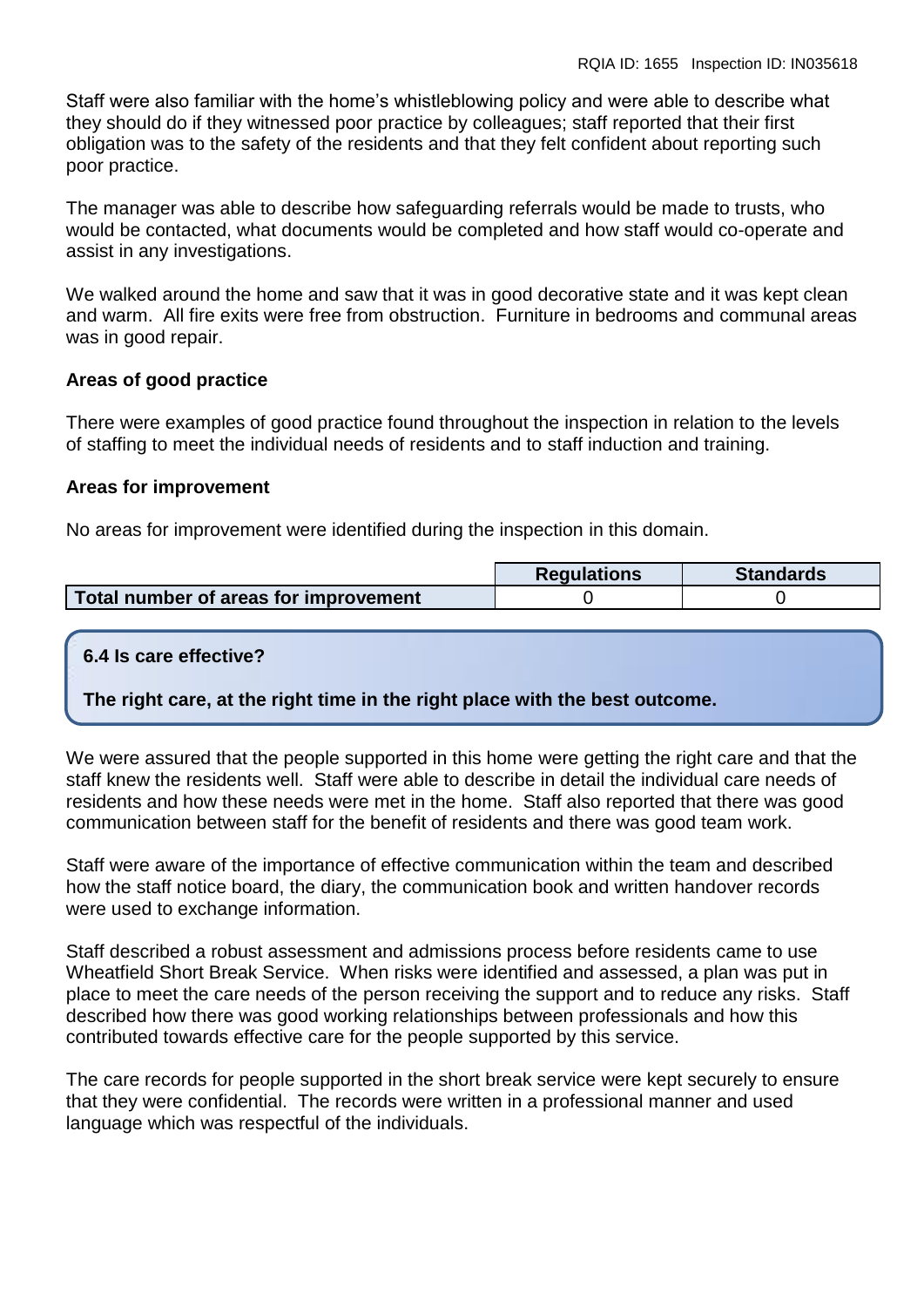There was a care plan in place and appropriate risk assessments; staff kept detailed daily notes of the care provided. We saw how a care review was completed with the person supported by the service, their family, care staff and staff from the Trust each year. We also saw evidence that the care records were audited regularly to make sure that they were accurate and up to date. Staff told us that a learning log was maintained for each person supported by the service; this was an analytical tool which identified successful support strategies and was shared across the staff team to ensure continuity of care. This represents good practice.

#### **Areas of good practice**

There were examples of good practice found throughout the inspection in relation to record keeping and communication between residents, staff and other key stakeholders.

#### **Areas for improvement**

No areas for improvement were identified during the inspection.

|                                       | <b>Regulations</b> | <b>Standards</b> |
|---------------------------------------|--------------------|------------------|
| Total number of areas for improvement |                    |                  |

#### **6.5 Is care compassionate?**

**Patients and clients are treated with dignity and respect and should be fully involved in decisions affecting their treatment, care and support.**

We could see that the wishes, interests and preferences of people supported by the short break service were reflected in care records. There was information about what activities each individual liked to do and daily routines were recorded. We also saw that the care records noted preferences for getting up or going to bed, methods of communication and how best to support the users of the service through the use of stress and coping plans. We saw that there were written consents signed by the person supported in the short break service or their representative. We also saw that care plans, risk assessments and information provided to residents were provided in easy read versions. This was good practice.

Staff told us that individuals' routines depended on what they wanted to do and that the staff took a flexible approach. A range of activities was available and staff worked to make sure that each person supported by the service could have access to meaningful pastimes, hobbies, crafts or outings.

The people supported in the short break service and their families were consulted about the quality of care and environment each year. Staff told us that the responses from the latest survey were currently being collated and the summary report and action plan would be made available for residents and other interested parties to read. The report was also produced in an easy read version.

Staff reported that the manager was always available to speak with any residents or their family members if they wished to discuss any issues or concerns.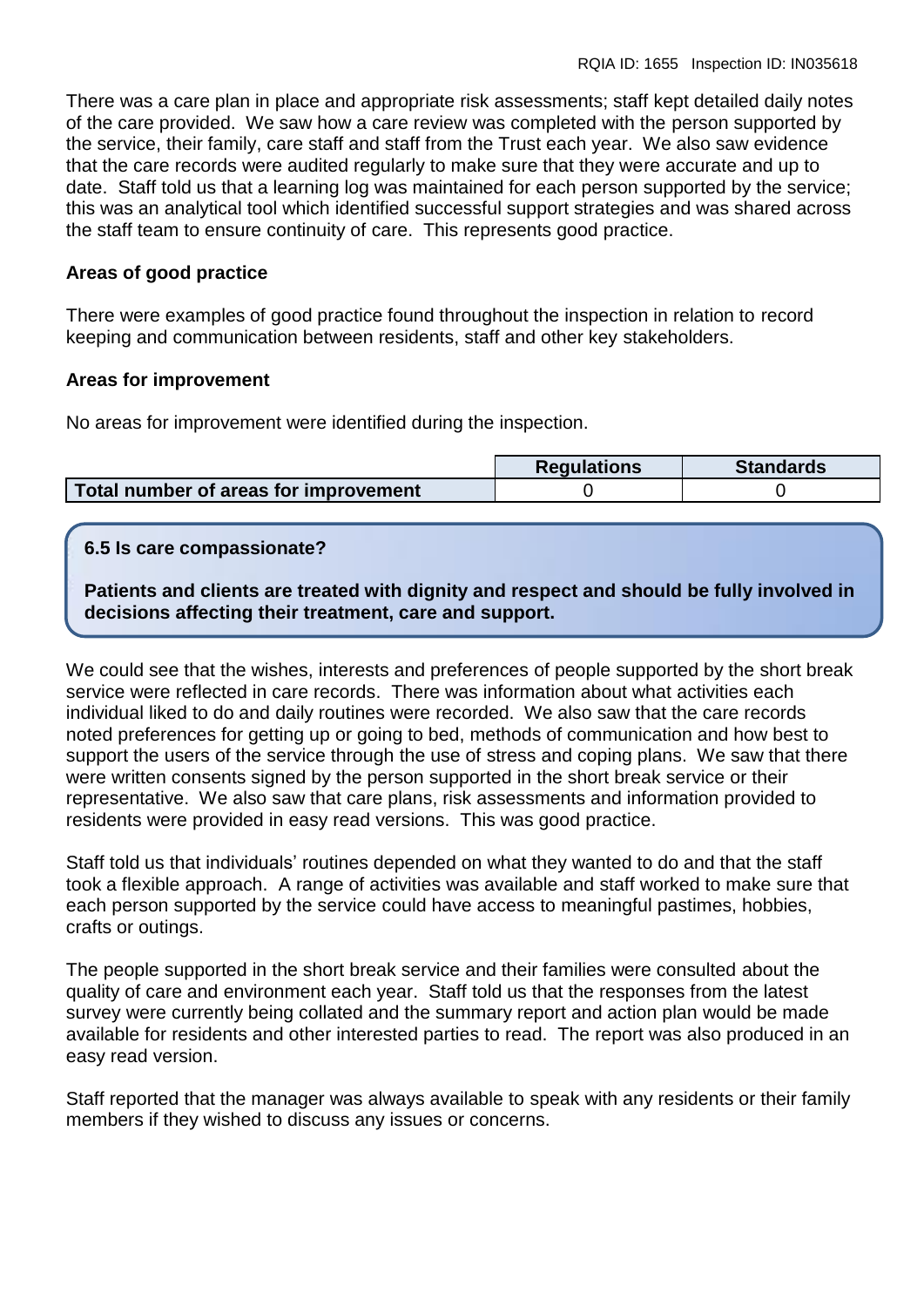### **Areas of good practice**

There were examples of good practice found throughout the inspection in relation to the culture and ethos of the home and listening to and valuing the people supported in the short break service and their families.

#### **Areas for improvement**

No areas for improvement were identified during the inspection.

|                                       | <b>Requlations</b> | <b>Standards</b> |
|---------------------------------------|--------------------|------------------|
| Total number of areas for improvement |                    |                  |

#### **6.6 Is the service well led?**

**Effective leadership, management and governance which creates a culture focused on the needs and experience of service users in order to deliver safe, effective and compassionate care.**

Staff in the home said that they got good support from their manager who was supportive and approachable. The manager described the staff team as being committed, dedicated and reliable with a focus on delivering a high quality of care to the people supported by the short break service.

The manager completed a range of managerial tasks to ensure that the home ran well. She regularly reviewed areas such as accidents and incidents and looked for any ways in which the service could be improved. The manager made sure that staff were properly supported to do their jobs through providing training, resources and support.

The manager dealt with any complaints raised by the people supported by the short break service or their family members. We looked at the system for managing complaints and saw that these could be managed appropriately. Staff told us that they would not hesitate to raise issues with the manager, if needed.The manager also shared compliments received from residents, their families and professionals as this was important for staff morale and learning.

The manager told us about the system for notifying family members, RQIA, the trusts and any other relevant parties of any accidents or incidents in the home. We looked at these records and found that they were satisfactory.

The manager and staff told us that there was training provided for areas not part of the mandatory training. We looked at the training records and saw that staff had been trained in Human Rights and Restrictive Practice and in Positive Behaviour Support.

We looked at the minutes of staff meetings and saw that meetings were held regularly. This provided the opportunity for information to be shared with the staff team about any issues arising.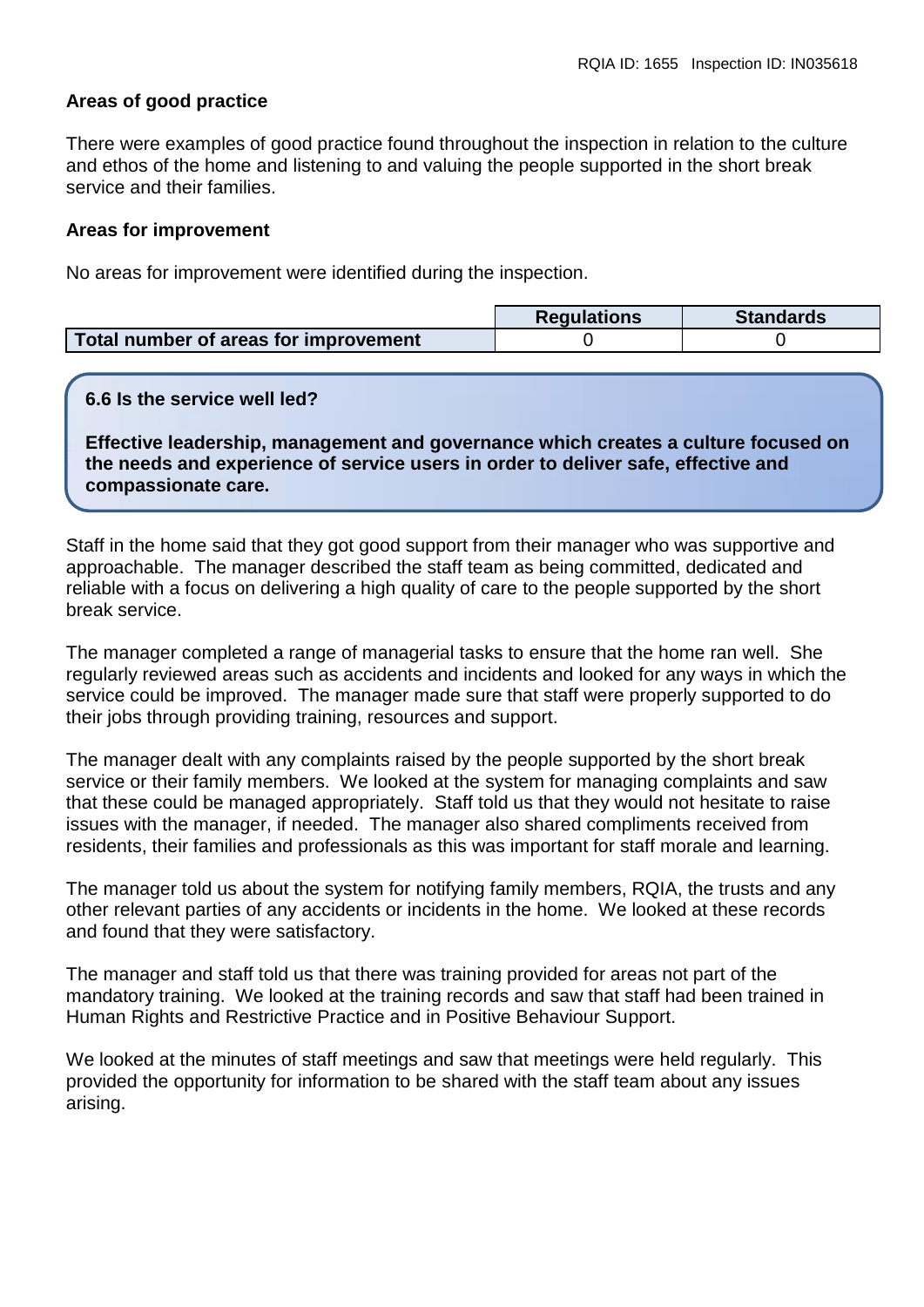The home was visited by a representative of the registered provider each month and all aspects of the running of the home were reviewed, analysed and evaluated. We looked at the reports of the visits between January and September 2019 and found that these were comprehensive. The reports showed evidence of how the provider engaged with residents, their families and staff to get their views on the care in the home; the provider also checked that audits, complaints and reports were properly managed and shared, where necessary. Where any improvements could be made, these were documented in a way that they could be tracked until they had been satisfactorily completed.

#### **Areas of good practice**

There were examples of good practice found throughout the inspection in relation to governance arrangements, quality improvement and maintaining good working relationships.

#### **Areas for improvement**

No areas for improvement were identified during the inspection.

|                                       | <b>Requlations</b> | <b>Standards</b> |
|---------------------------------------|--------------------|------------------|
| Total number of areas for improvement |                    |                  |
|                                       |                    |                  |

**7.0 Quality improvement plan**

There were no areas for improvement identified during this inspection, and a QIP is not required or included, as part of this inspection report.